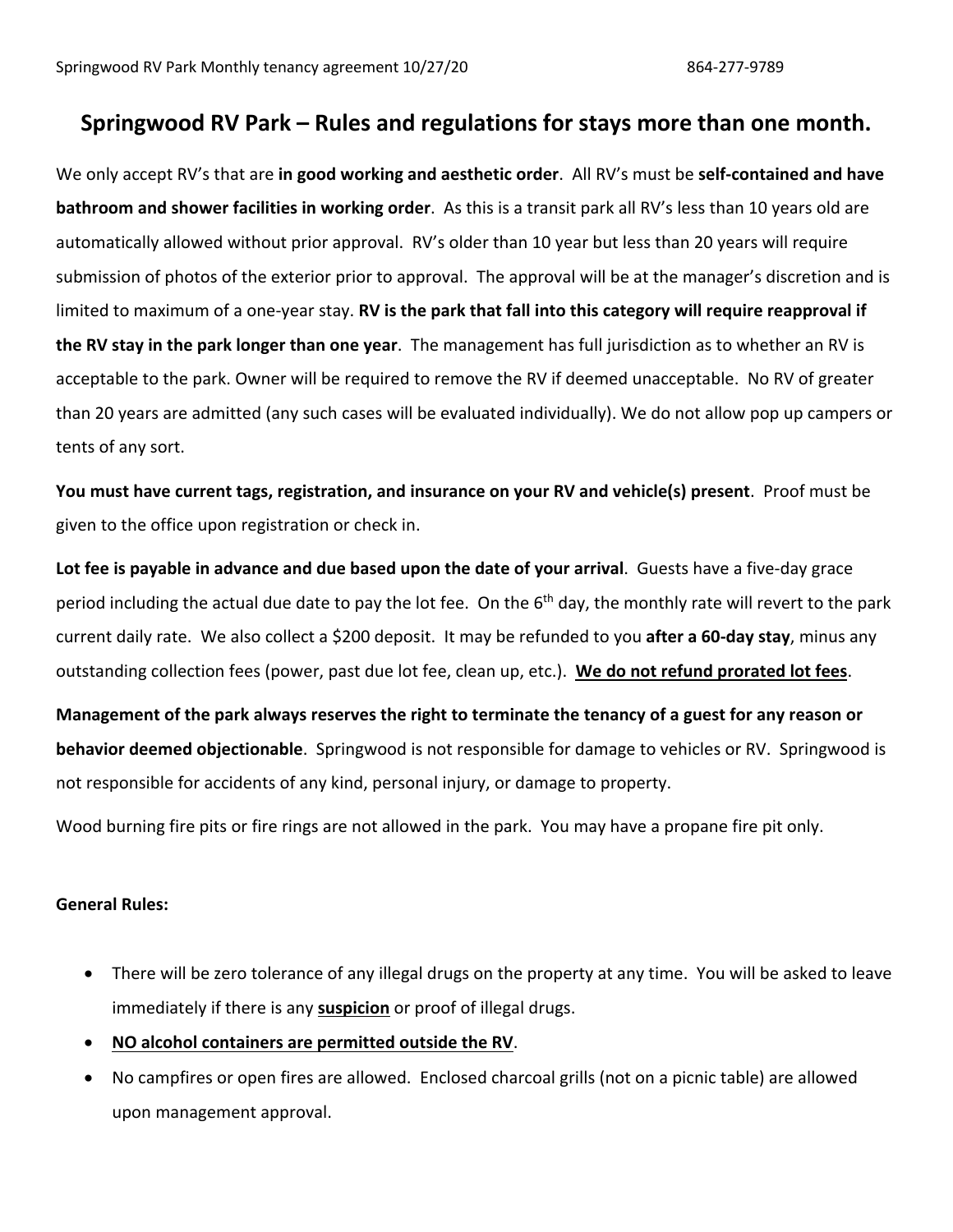- You are allowed your RV and 1 extra vehicle at your site (unless you're a Premium site). **Additional vehicles will need to be parked in the overflow parking at the office**. If you have more than two vehicles, you will need to have approval by management. **Do not park on the grass or concrete patio!**
- Vehicles that are inoperable **CANNOT** be "parked" at your site or on the park property. No working on your vehicle on-site without management approval.
- Do not speed inside the park. **Maintain a speed of no more than 10mph**. You will receive a warning the first time. **You will be fined \$50 on the second offense and asked to leave the park on the third**.
- Power connections to park supplied receptacles must not be showing *ANY* wires (All wires must be contained inside the outer jacket with no breaks or slices in the jacket).
- **Water connections must not be leaking at the spigot or from any point of the customer equipment** (including but not limited to, holding tanks or hoses). If we see your equipment leaking, we will shut off the water and contact you to hopefully prevent damage.
- Sewer connections **MUST** have good seals with absolutely no leaks in the hose apparatus. This is a health and safety hazard. Neglect will not be tolerated. You will be asked to replace the hoses or please leave the park. **We also ask that you have all hoses neatly placed so that it is out of the way of lawn maintenance, of which includes elevating your sewer connection**. We will not replace sewer hoses that are inadvertently hit by the weed eater due to your neglect of your hoses.
- Park quiet time is from 10 PM until 8 AM. Please be respectful of your neighbors.
- Noise complaints received from more than one park guest (can include but not limited to: children, barking dogs, parties, loud music etc.) will receive one warning before being asked to leave the park.
- **Children must ALWAYS be maintained and in the presence of an adult**.
- All trailers and boats need to be parked in the boat parking area**. Trailers and boats are not allowed on the sites.**
- If you cannot pay your lot fee and electric within 5 days of your due date you will need to vacate the park on the  $6<sup>th</sup>$  day. No exceptions.
- Only patio furniture, picnic tables, grills, camping chairs, flowers, mats (TYPICAL outdoor camping equipment) are allowed on patios. Please remove all "other" items (or ask management for approval) and maintain clean sites**. No tents allowed.**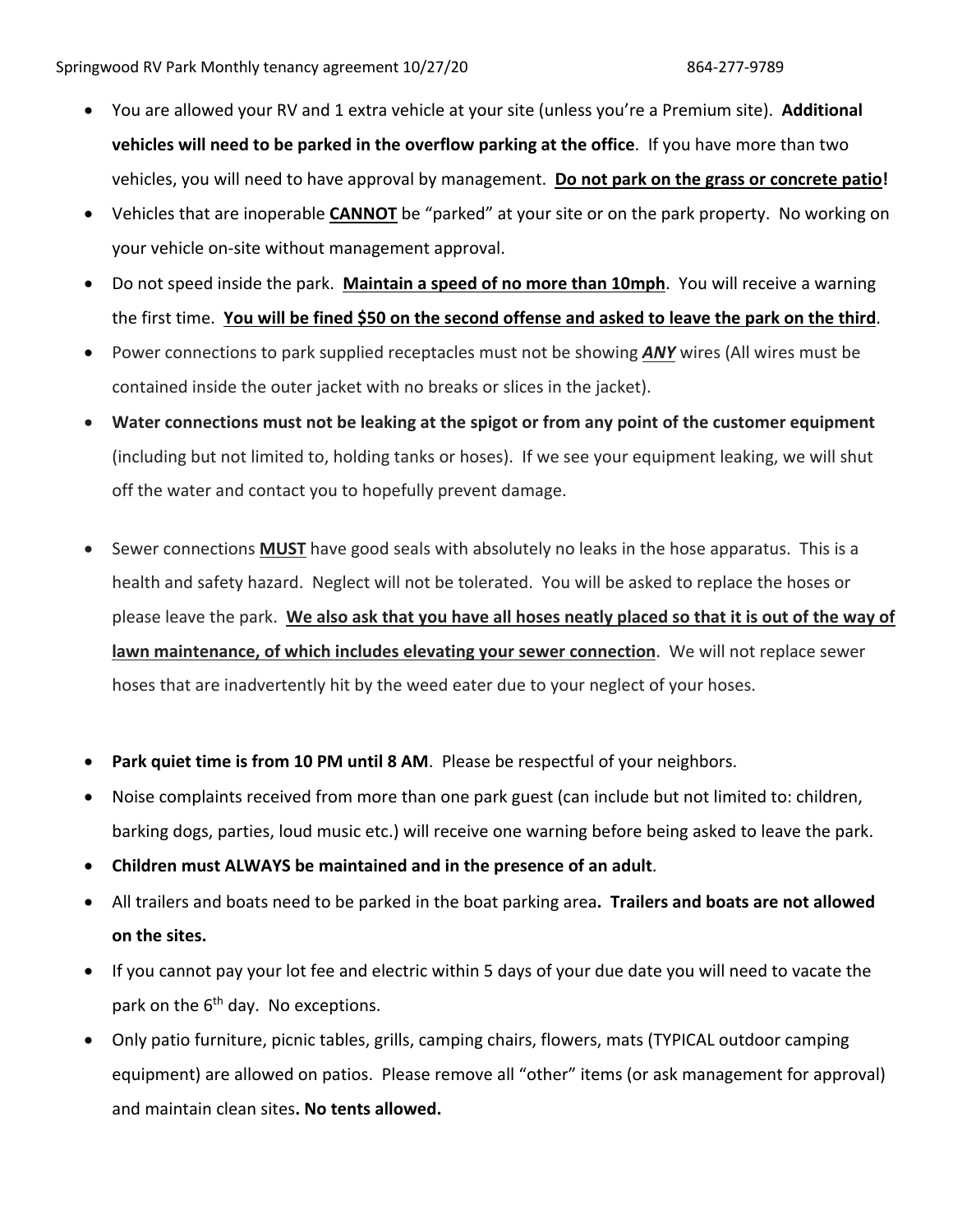## Pet Owners:

- Maximum of 2 pets per Lot.
- Animals /Pets are NOT allowed in the Laundry and bathrooms.
- Any pet causing a disturbance or harm will be subject to immediate removal from the Park.
- Excessive barking (more than 5 minutes) will not be tolerated.
- In the event of any animal/pet violation of these rules or regulations, the individual responsible for the animal/pet will be asked to leave the resort.
- The following breeds of dogs are presumed to endanger the life, health, safety, or well-being of residents and are not allowed at Springwood RV Park:
	- o Pit Bull (American Pit Bull Terrier)
	- o Doberman Pincher
	- o Chow
	- o Rottweiler
	- o Wolf or wolf hybrids
	- $\circ$  Dogs of mixed breeds that have the substantial characteristics of any of the abovementioned breeds
- ALL pets (even cats) must ALWAYS be on a leash when outdoors. Leashes must be 6 ft. or less, and no retractable leashes allowed.
- If you are observed allowing your pet to defecate without picking it up, **you will be fined \$50 for the first time**. If you are caught again, **you will be asked to leave the park without any refund.**
- *Pets are NOT ALLOWED to be tied up outside if you are not outside with the pet.*
- Each pet will need to have updated vaccinations and provide proof to the office immediately upon check-in.

**The laundry facility is located on the lower side of the park – cross over the tracks and around the corner is the laundry building. Please watch this video link (https://youtu.be/an3nmJF6xP0) – ensure that the last character is the number zero instead of a letter character – for details on how to access the facility as well as use the machines. Each site has its own specific site entry code: \_\_\_\_\_\_\_\_**

**Wi-Fi: Springwood RV, Password: swood2745**